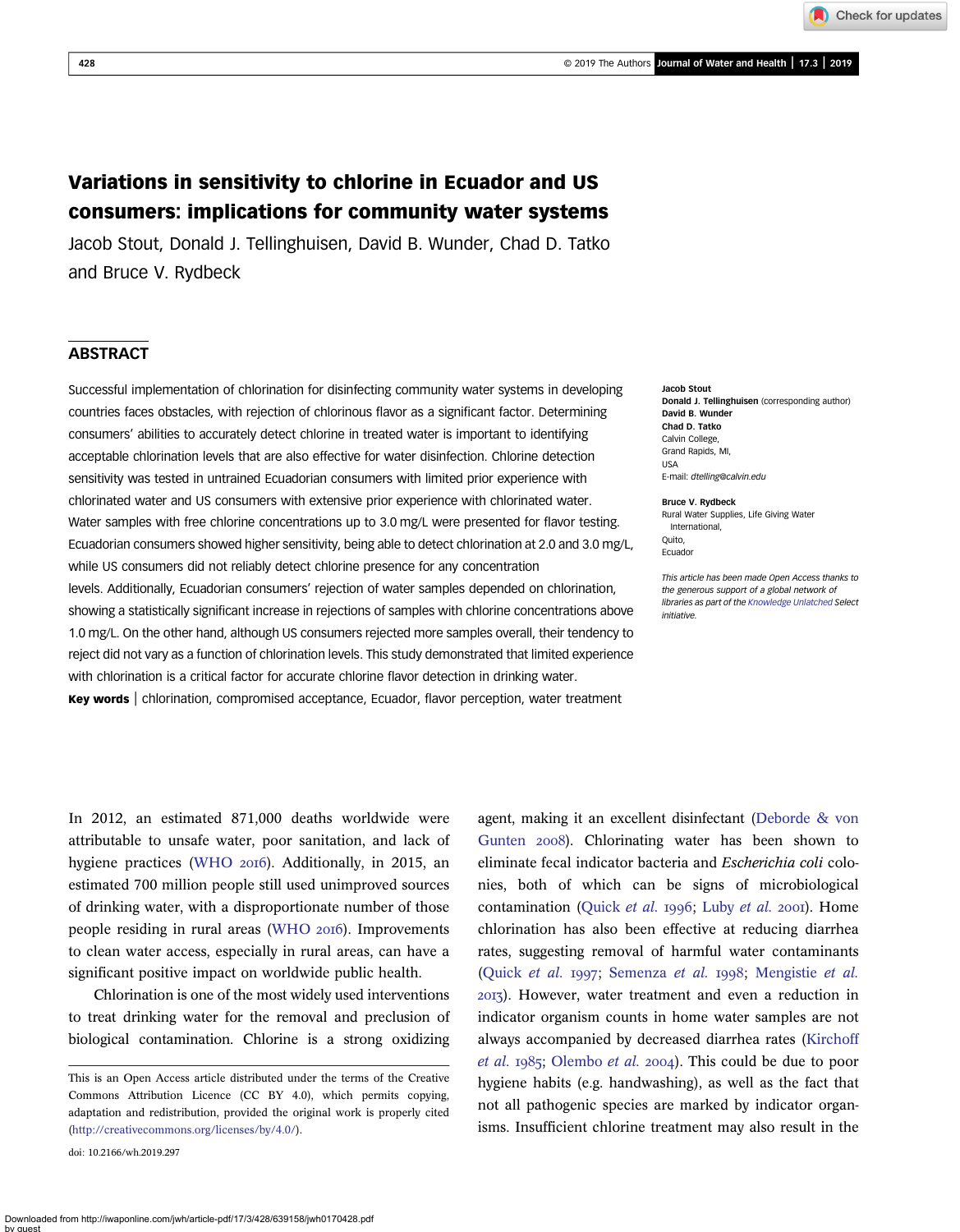survival of viruses or pathogen-carrying protozoa which are more resistant to chlorine than are free-living bacteria ([King](#page-12-0) [et al.](#page-12-0) 1988). In addition, the persistence of diarrhea could be attributed to unsafe water storage practices or to family members drinking water from other untreated sources outside of their homes. Reliance upon the centralized treatment of community water systems could help prevent these latter causes of treatment failure. Chlorination is effective when it is maintained at concentrations sufficient to inactivate pathogenic microorganisms in the source water while also precluding their growth in distribution systems through the entire community water supply. It is important to note that water with high levels of natural organic matter (NOM) or turbidity requires a higher dose of chlorine for disinfection, and may require filtration prior to chlorine treatment to establish and maintain a chlorine residual for very high levels of NOM ([Kotlarz](#page-12-0) et al. 2009). Chlorination, particularly when implemented with a community-wide (piped) distribution system, is a key contributor to public health improvements in underdeveloped areas.

While an effective treatment method, chlorination has its challenges – alternative approaches are broadly proved for systems that can provide safe drinking water without reliance on chlorine-based disinfection practices ([Rosario-](#page-13-0)[Ortiz](#page-13-0) et al. 2016). In addition to complexities involved in the physical operation of a community-wide water system with centralized chlorination, barriers to community acceptance also arise from concerns about price, accessibility, and flavor and smell of treated water, as well as knowledge and beliefs about water safety ([Sperry & Billings](#page-13-0) 1921; [Olembo](#page-13-0) [et al.](#page-13-0) 2004; Luby et al. 2008; [Freeman](#page-12-0) et al. 2009; [Luoto](#page-13-0)  $et$  al.  $2$ OII). Among those, flavor is a central element of consumers' water evaluation, and changes perceived in water flavor that accompany chlorination can be a critical problem with acceptance of a water treatment system [\(Olembo](#page-13-0) et al. 2004; [de França Doria](#page-12-0) et al. 2009; [Freeman](#page-12-0) [et al.](#page-12-0) 2009; [Luoto](#page-13-0) et al. 2011). Chlorinous flavors are one of the most commonly cited objections to treated drinking water in the developed and developing world alike ([Suffet](#page-13-0) [et al.](#page-12-0) 1996; Firth et al. 2010; [Luoto](#page-13-0) et al. 2011; [Francis](#page-12-0) et al.  $2015$ ; [Piriou](#page-13-0) *et al.*  $2015$ ). In the developed world, objectionable flavors might lead to a consumer opting for other safe sources such as bottled water rather than tap water ([Doria](#page-12-0) 2006; [Puget](#page-13-0) et al. 2010). However, in the developing world,

the consequences can be more serious; if the flavors are unacceptable, a consumer will likely turn to an unsafe water source [\(Olembo](#page-13-0) et al. 2004; [Luoto](#page-13-0) et al. 2011; [Ritter](#page-13-0)  $et \ al. 2014$ ). Improper management of chlorinous flavors in chlorinated water poses a public health threat by decreasing the chances of a community's acceptance of water treatment.

Because a change in water flavor can influence a community's response to chlorine-based water treatment interventions, community flavor perceptions ought to be studied before or alongside the implementation of a treatment system. Sensory tests for flavor have been used since the early 20th century to monitor the quality of treated water [\(Dietrich](#page-12-0) et al. 2004). As such, it is worth reviewing some of the tests available to researchers in this field, using the work of [Dietrich](#page-12-0) et al.  $(2004)$  as a guide. There are two major categories of sensory tests: analytical and affective. Analytical tests require a controlled setting and trained consumer panels, while affective tests require less environmental control and analyst training. The requirements of these tests differ because the purposes of the tests differ.

The analytical tests focus on getting the most accurate measures of qualitative flavor descriptions and/or flavor intensities and can be further sub-categorized. Discriminative tests use panelists' ability to detect the presence or absence of a tastant or odorant as well as their ability to differentiate odors and flavors in order to understand sensory perceptions. These tests are either difference tests or sensitivity tests. Examples of different tests are paired comparisons, triangle test, duo trio test, and intensity ranking/ rating tests, and examples of sensitivity tests include the constant stimulus test, ascending/descending triangle test, and method of limits. In addition to discriminative tests, descriptive tests use the most highly trained panelists to yield a sophisticated characterization of the flavor of a sample substance. Examples of these tests include various methods of relative attribute rating as well as flavor profile analysis and quantitative descriptive analysis. Many of these methods can be adapted to probe perceptions of flavors or odors. All of these analytical tests represent the best evidence-based methods to achieve an accurate description of a substance's (e.g. water) flavor.

Affective tests, on the other hand, differ from analytic tests in terms of purpose and implementation. These types of tests are primarily responsible for determining group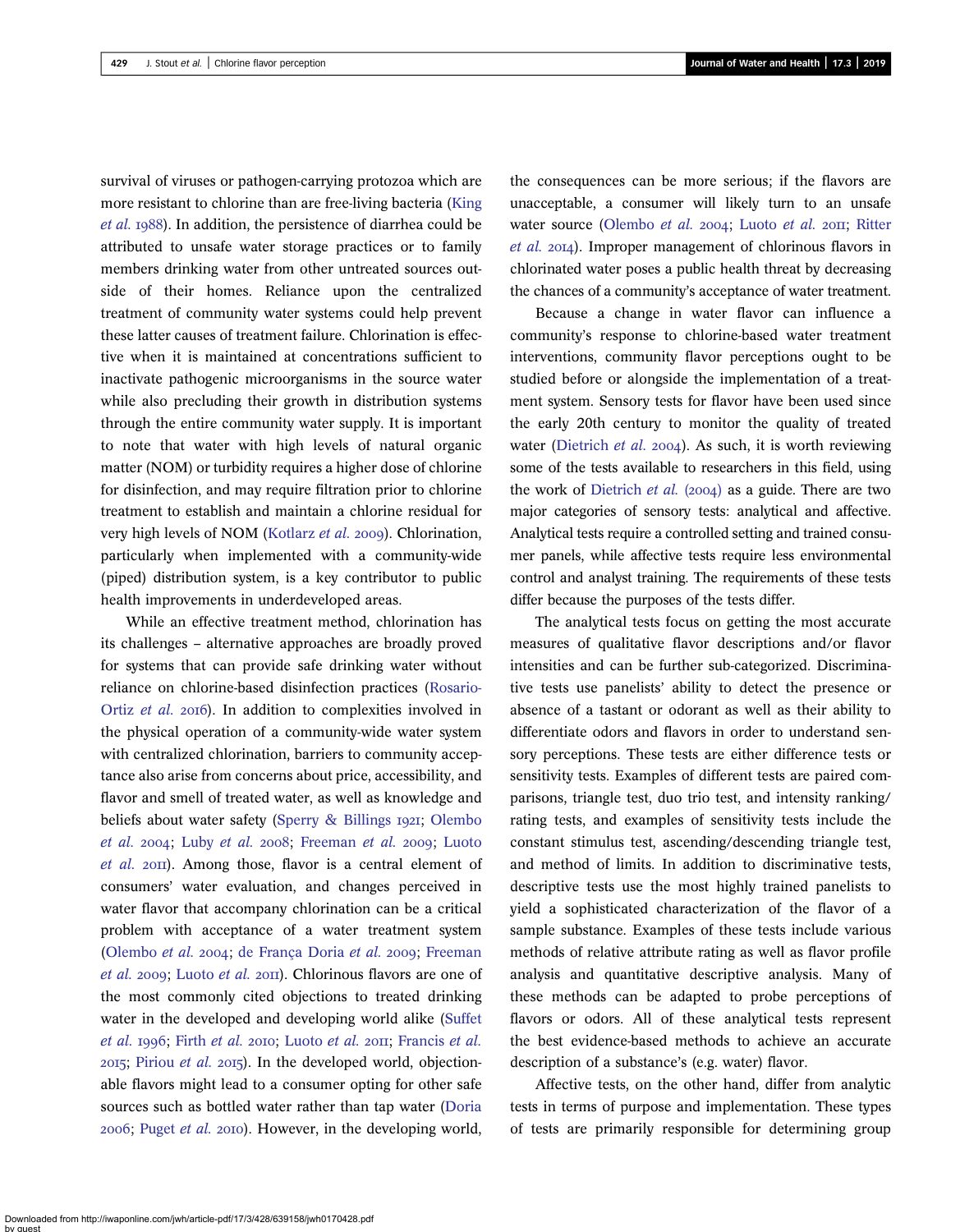preference for particular flavors over others or acceptance of a flavor according to a standard and involve large samples of untrained consumers as panelists. In the context of the present study, affective testing represents a way to explore water flavor perception by people who will consume the treated water when implementing a chlorination system in a developing global region. In all sensory tests, human subjects constitute the measuring instruments. It follows that training of panelists makes the instruments capable of more precise measurements, and vice versa. However, when faced with an imprecise instrument (i.e. an untrained consumer), we must control for error by taking many measurements and considering them all as a whole. This is exactly what happens with affective tests, as with the testing in our study: large samples of untrained consumers go through a sensory test procedure, and the whole of their measurements are summarized. In addition to flavor testing, additional methods have been developed for odor testing, including the Threshold Odor Number test and the rating method for evaluating distribution system odors in comparison to a control. However, the present study focused on flavor rather than odor testing and so these tests were not utilized in this study.

With all of the summarized testing options available, investigators must balance the tests' capabilities with the availability of resources, panelists, and laboratory space. In studies like the present one that occurs in rural, developing regions, many of the tests may be impractical to implement or may yield data not relevant to developing world appli-cations. [Dietrich](#page-12-0) et al.  $(2004)$  provide a summary of the demands of the sensory tests, with the 2-of-5 test, Sensonics Scratch & Sniff test, and a rating method for evaluating distribution system odors in comparison to a control test showing promise for use in resource-poor settings. In light of these options and insights, we aimed to implement a methodology that could provide measurements on the relevant dimensions to our purpose (understanding community acceptance of chlorine-treated water) and can be achieved with minimal resources in a developing region.

A testing methodology that potentially meets these requirements has been developed by [Lima Filho](#page-12-0) et al.  $(2015)$  and was the basis for the methodology used in this study. This technique, rather than indicating a threshold to detect particular flavors, instead measures the concentration level of a substance in water at which its presence significantly decreases the proportion of people who accept the use of the water. This level is a concentration range known as the compromised acceptance threshold (CAT). However, if the concentration level is too high, people will reject that water source, a level known as the rejection threshold (RT), also expressed as a range. These thresholds (i.e. CAT and RT) are applicable to the case of water treatment with chlorine because many people are able to detect chlorine at levels necessary for disinfection ([Piriou](#page-13-0)  $et$  al.  $2015$ ). They would allow for identifying chlorine levels that effectively treat water and are accepted by consumers, even if chlorine flavor is detected. It is important to note that the maximum safe concentrations of chlorine in water, 5 and 4 ppm recommended by the WHO  $(2017)$ and [US EPA \(](#page-13-0)2009), respectively, are well above the levels at which flavor-based rejection usually occurs in a community.

Adapting [Lima Filho](#page-12-0) et al.'s  $(2015)$  sensory testing methodology, we performed a cross-national comparison of flavor preferences among people from communities in the mountains of Ecuador and from a city in the USA. The study location in Ecuador allowed partnership with local and international non-government organizations, as well as the local government, in order to do work in an area where water disinfection is being newly introduced. This meant that the work was immediately relevant for the local partners. The context also made it possible to do research with participants who were familiar with chlorine (in bleach form), but who had limited experience with chlorine-based water treatment. In addition, this setting offered an opportunity to inform and guide continued efforts toward improving community water supplies.

Our cross-national comparison follows [Piriou](#page-13-0) et al.'s (2015) comparison of chlorine flavor preferences between Spanish and French consumers, in which detection thresholds differed according to the consumers' country of residence. [Piriou](#page-13-0) *et al.* (2015) suggested that the differing water chlorination practices of each country shaped the chlorine flavor preferences of its citizens: consumers appear to become habituated to the level of chlorine delivered at the tap. French consumers, whose water is typically delivered with a lower chlorine concentration  $\langle 0.3 \rangle$  vs.  $\leq$ 0.5–0.7 mg/L in Spain), had a lower detection threshold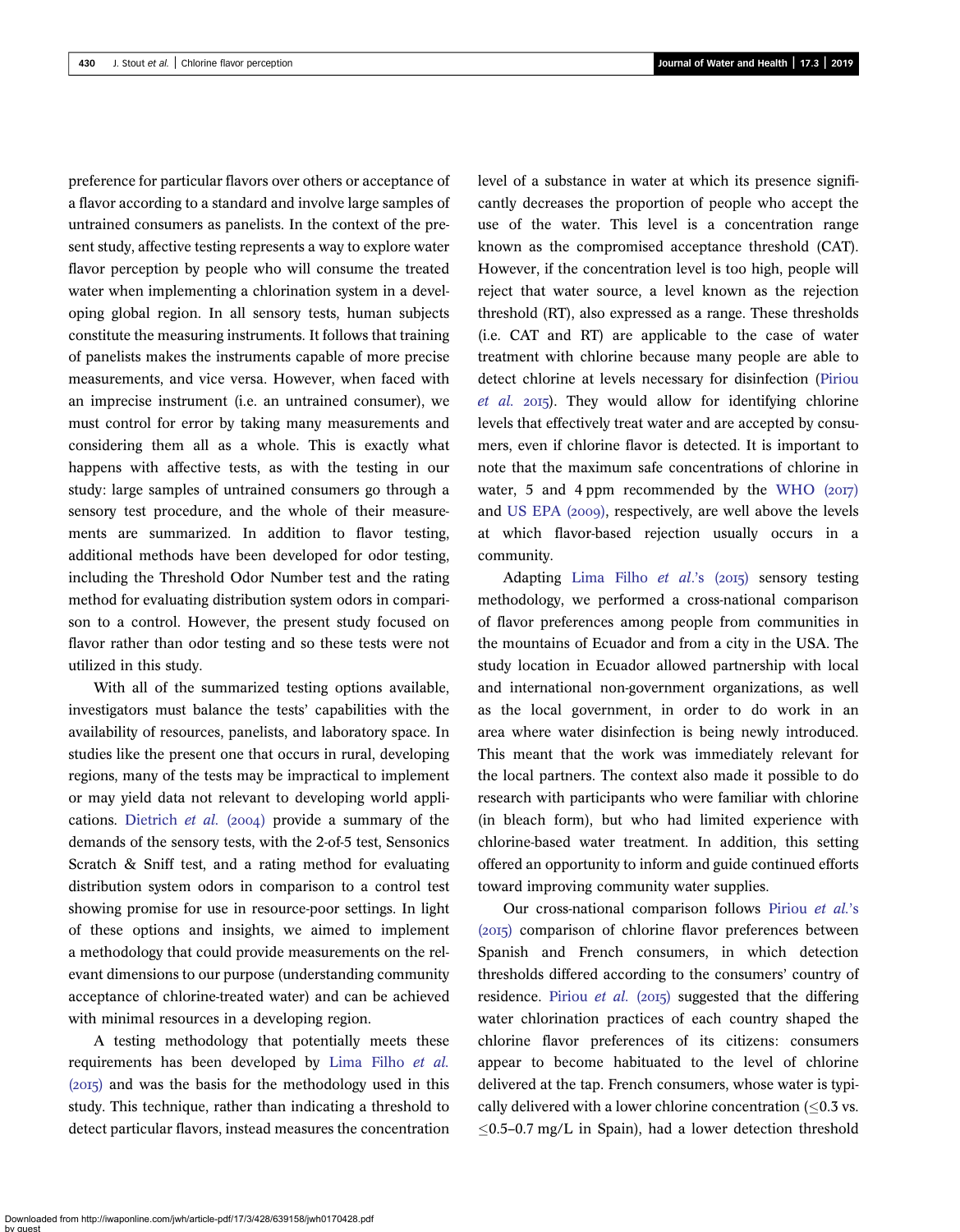for chlorine flavor. In our study, the Ecuadorian participants had very little experience with chlorinated tap water, relative to US participants. Following findings of Piriou et al., we hypothesized that the Ecuadorian participants, having had less prior experience with chlorinated water, would be more sensitive to chlorinous flavors and thus would detect chlorine at lower concentrations than would participants from the USA.

In addition, we sought to apply methodology that would still allow for the determination of a CAT for chlorine concentration, helping to specify ranges for effectively chlorinating water without leading to rejection of chlorinated water. WHO  $(20I)$  recommends a minimum of  $0.2 \text{ mg/L}$ chlorine residual at the tap under normal, non-emergency circumstances. Our maximum tested chlorine level  $(3.0 \text{ mg/L})$  was below US EPA  $(2009)$  and WHO  $(2016)$ maximum guidelines of 4.0 and 5.0 mg/L, respectively, which are based on public health concerns to maintain water safety, not flavor and odor considerations. Also, by limiting the maximum tested chlorine level to avoid offensive flavor conditions, participants were not exposed to levels that might lead to bias against future implementation of system-wide chlorine-based water treatment (due to a negative experience with chlorine in this study). This method allows for recommendations to be made regarding implementation and management of chlorine water treatment systems in rural communities.

## MATERIALS AND METHODS

Methods varied to some degree in Ecuador vs. in the USA due to differences in language and materials used. In the following sections, subcomponents of the method are described first for Ecuador, then for the USA.

## **Participants**

#### Ecuador participants

Participants in Ecuador were volunteers from five communities in the Cantones of Guamote and Colta. Given the geographic area in which the study was performed, participants were predominantly of native Quechua ethnicity.

Most participants were native Kichwa speakers, with Spanish as their second language. At each community, participants were gathered by asking a community leader to arrange for 30 individuals, 18 or older, who could participate in the flavor test. The community leader then recruited as many volunteers as were available and eligible to participate. In the five participant communities, a total of 123 volunteers were included, 61 females and 62 males (Castug: 30, Pomachaca: 15, Ocpote la Merced: 23, Achullay: 30, Sanancahuan: 25). One female participant failed to complete the testing. Community size was indicated for some communities by the number of households as follows: Castug: 80, Pomachaca: 350, Octpote la Merced: 75, Achullay, 98. No population data were obtained for Sanancahuan.

In four of the communities, participants were people who were available and lived near the testing site. In the remaining community, Pomachaca, testing occurred during market day, so few community members were available. Therefore, the participants from that community consisted of students and teachers at the community school. The ages represented in our participants ranged from 18 to 85 years old  $(M = 52.2, SD = 19.1)$  and can be broken down in the following groups: 32 participants <40 years, 38 between 40 and 60 years, and 53 participants >60 years. Participants were not compensated.

#### US participants

Participants in the study in the USA consisted of 54 students, faculty, and staff of Calvin College in Grand Rapids, MI. The ages represented ranged from 19 to 69 years old  $(M = 29.1, SD = 14.7)$ , with 21 females and 33 males. US participant ages can be broken down as follows: 43 participants <40 years, 13 between 40 and 60 years, and 3 participants >60. Participants came from a variety of ethnic backgrounds, and 48 (88%) had at least 1 year of experience drinking chlorinated city water as their primary water, with most far exceeding that amount of time. All had some prior experience with chlorinated water sources. Volunteers were recruited via email solicitation, and testing was carried out on three separate occasions to gather enough participants. Participants were compensated with lunch.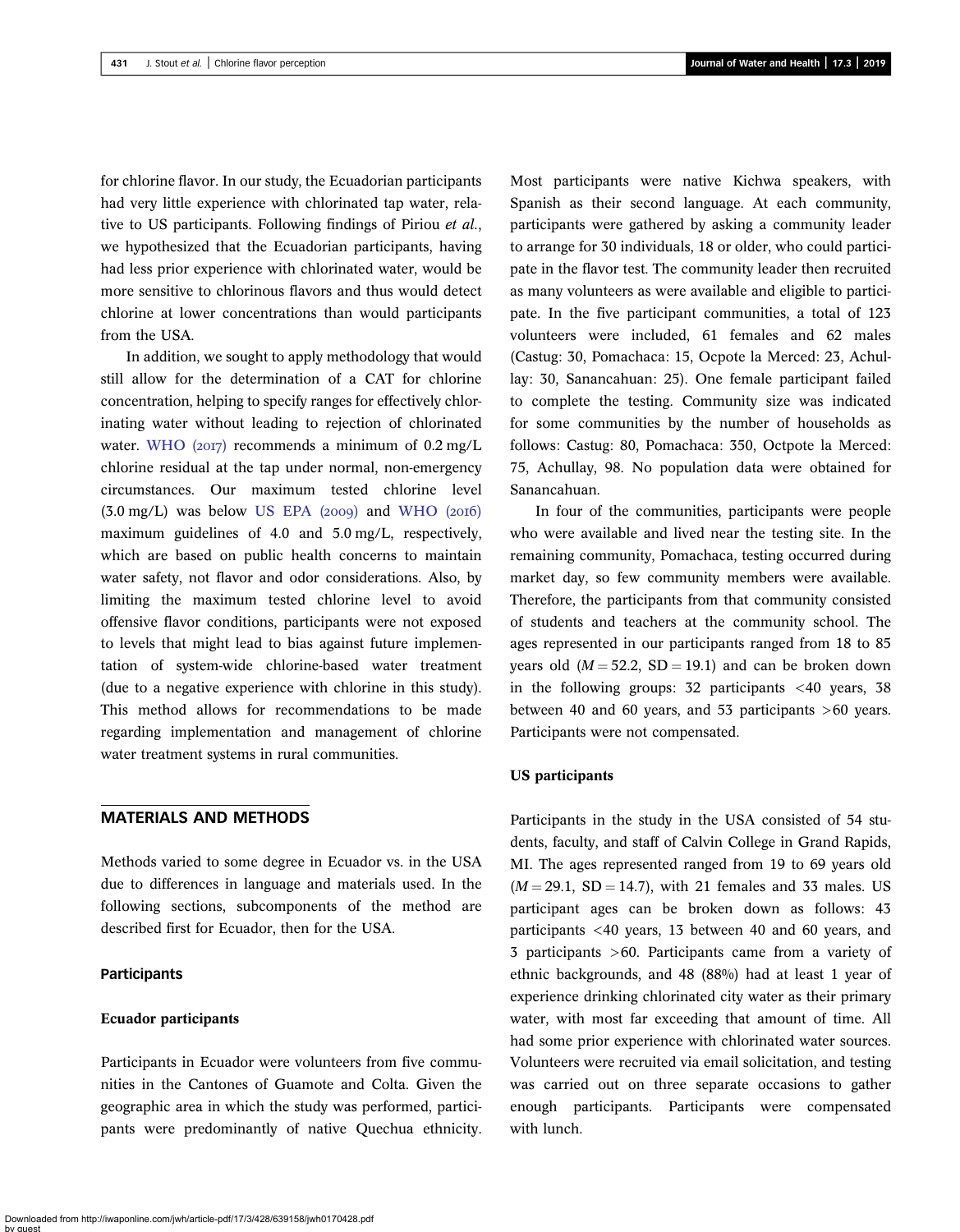#### <span id="page-4-0"></span>Materials and apparatus

#### Ecuador materials and apparatus

Water was obtained from each community's untreated water supply and was found to have no detectable free or total chlorine present. It should be noted that solutions were prepared with sodium hypochlorite, bleach, as the oxidant source; however, solution analysis with the Hach DR900 Multiparameter Portable Colorimeter reports units of mg/L of chlorine, consistent with the US EPA standard Method 4500 test for chlorine in drinking water. As a result, all solutions herein are reported in mg/L of chlorine rather than the prepared molarity of hypochlorite ion. Six different water samples were prepared for flavor testing with increasing free chlorine levels as follows: 0.0, 0.1, 0.3, 1.0, 2.0, and 3.0 mg/L. A 100-mL graduated cylinder, P1000 micropipet, and stock chlorinated solution  $(\sim 200 \text{ mg/L}$  free Cl<sub>2</sub>) were used for serial dilution of the samples. The stock chlorine solution was obtained from the dosing tank of the community of Castug. After a 30-min residency delay, free and total chlorine levels of the samples were tested with a Hach DR900 using 25 mL DPD (N-N-diethyl-p-phenylenediamine) reagent powder pillows for color indication. The analysis of low chlorine concentrations, 0.02–2.0 mg/L, followed Hach Method 8021 for free chlorine and Method 8167 for total chlorine, while mid-range chlorine concentrations, 0.05–4.0 mg/L, followed Hach Method 10245 for free chlorine and Method 1025 for total chlorine concentrations. Free chlorine accounts for both hypochlorous acid and hypochlorite present in water. Total chlorine is the sum of free chlorine and chloroamines from ammonia and organic nitrogen. The prepared chlorine levels of flavor samples correspond to the free chlorine measurement. To validate that no measurable change in the free chlorine concentration occurred during tasting, the bottles were retested following completion of testing, yielding robust free chlorine concentrations. Additionally, time between water collection and flavor testing allowed all water to reach room temperature before testing. Samples were mixed in plastic condiment bottles marked to 750 mL. Tasting samples were given in 2-ounce plastic sauce cups. New cups were used for each sample to avoid cross-contamination.

Data were recorded by the investigators with pen and paper on survey printouts. The sheet reflected the original intention of having participants mark with a vertical line their liking of each flavor (left or right, as indicated by arrows) on a non-numerical linear scale anchored by a happy face and a frowny face, answer a question about whether either sample contained chlorine, and respond to a single yes or no question regarding rejection for each sample consumed (see Figure 1, depicting an English language version of the scale). However, due to difficulties with the Spanish language being a second language for both participants and investigators, the survey was conducted as a series of 'yes' or 'no' questions orally posed to participants in order to capture the desired data indicators. The rating scales were used only to indicate relative preference as communicated to investigators, rather than an absolute measure of liking each sample.

The survey and questions probed participants' ability to detect a difference between samples, choose a sample as the source of difference after detection, and give their attitude



Figure 1 | Scales used for measuring liking, acceptability/rejection, and perception of chlorine flavor presence in pairs of water samples (arrow direction referred to the sample presented in the left or in the right of the participant's midline).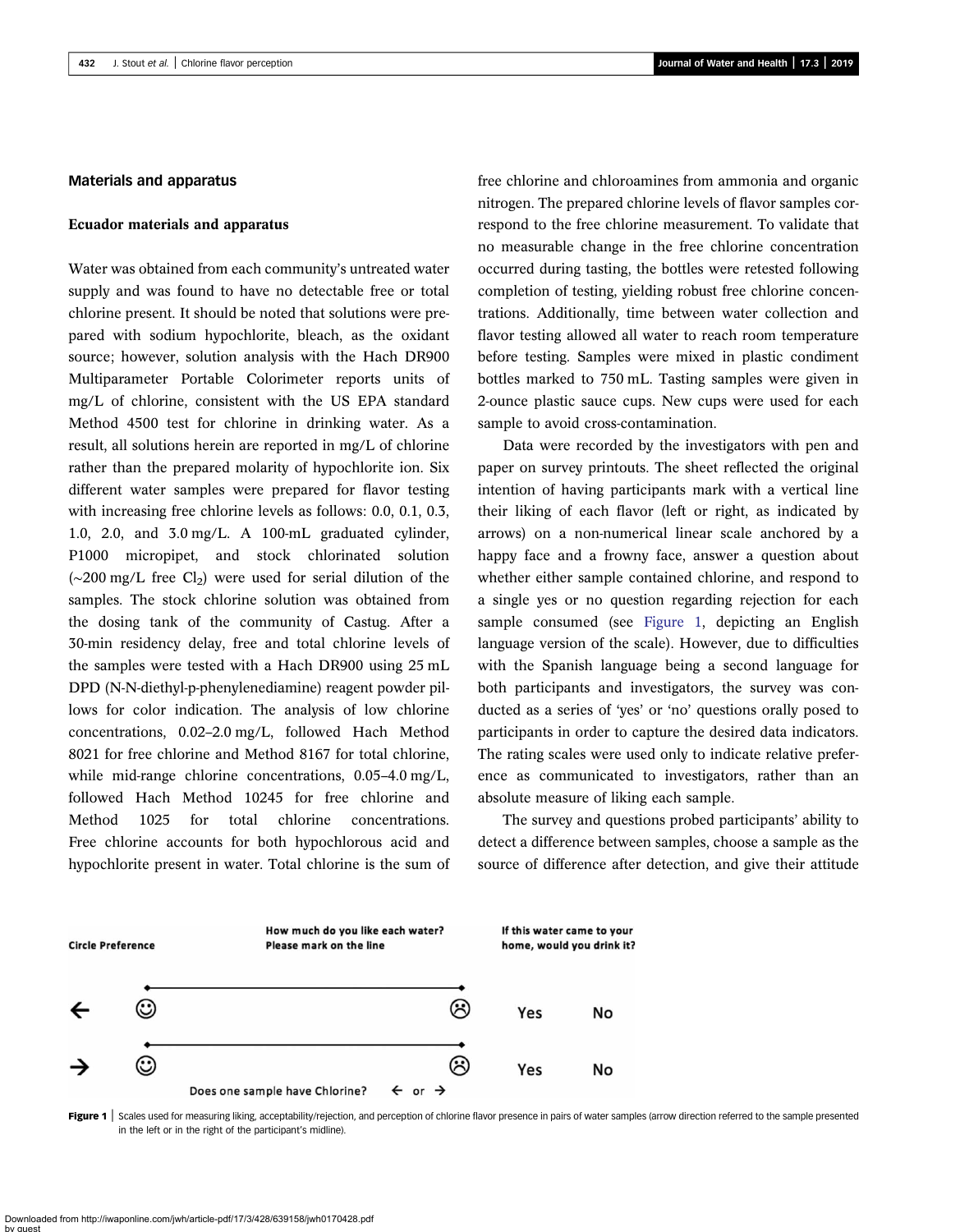<span id="page-5-0"></span>about the difference in flavors. The following series of yes/no questions, translated into Spanish, were asked for each pair of samples consumed:

- 1. Is there a difference in the flavors, or are they the same? (Detect)
- 2. If there is a difference, which flavor do you prefer? (Give attitude)
- 3. Does it seem that either of the samples contains chlorine? (Choose source)
- 4. If each water sample were the water that arrived at your home, would you drink it? (Give attitude)

A select few participants, particularly some of those more advanced in age, demonstrated significant difficulty in understanding and using the Spanish language. As such, volunteer interpreters were occasionally used to translate the questions and responses between the Spanish and Kichwa languages.

#### US materials and apparatus

Chlorinated water was prepared in a laboratory using nearly identical equipment to that which was used in Ecuador. All water used was Grand Rapids municipal water dispensed through taps in college academic buildings. Due to sparse use of many of the taps, the water had a long residence time in pipes, resulting in a tested free chlorine residual that was not detectable. On each testing day, an 8.25% sodium hypochlorite solution was diluted in tap water to make a stock solution. That stock solution was dosed into 500 or 800 mL of municipal tap water, depending on the requirements of each testing day. The same set of chlorine concentrations was used as those used in Ecuador, and free chlorine residuals were again verified with a Hach DR900 colorimeter. As in Ecuador, water samples were served at room temperature.

Questionnaires were similar to those used in Ecuador but presented in English (see [Figure 1](#page-4-0)). Additionally, with the US sample, the liking scales were used as originally intended. Participants were instructed to draw a vertical line to mark their liking for each sample on the nonnumerical continuum of 10 cm, anchored by a frowny face on the left and a smiley face on the right [\(Figure 1](#page-4-0)).

Detailed chemical analysis showed the US tap water to be highly similar to the water found in the Ecuadorian communities in which testing was done (see Table 1). The values for essential features including pH, total dissolved solids and electrical conductivity across samples were similar and satisfy tap water quality requirements across all tested localities ([US EPA](#page-13-0) 2009). Nonetheless, the pH dependence of chlorine speciation and volatility, especially around the  $pK_a$  value of 7.6 for hypochlorous acid, may introduce differences in our tested water flavors. This potential bias is addressed in the Discussion. Flavor constituencies across US and Ecuadorian samples should also be highly similar. Species known to induce flavor (e.g. sulfate, sodium, and chloride) were measured and found to occur at levels below their respective flavor perception thresholds [\(Burlingame](#page-12-0) [et al.](#page-12-0) 2007; [Dietrich & Burlingame](#page-12-0) 2015). While some sodium levels in Ecuador did exceed flavor perception thresholds documented for young consumers, they still meet US EPA recommended standards and do not approach levels at which the flavor becomes objectionable or even widely recognized [\(Dietrich & Burlingame](#page-12-0) ). As such, the control waters were considered to

Table 1 | Comparison of chemical constituencies of US tap water and Ecuadorian water sources

|                                      | US<br>Tap | <b>Ecuador</b><br>Average | <b>Ecuador</b><br><b>Maximum</b> | <b>Ecuador</b><br><b>Minimum</b> |
|--------------------------------------|-----------|---------------------------|----------------------------------|----------------------------------|
| Sodium $(Na^+)$                      |           | 11.5 39.9                 | 68.9                             | 6.1                              |
| Potassium $(K^+)$                    | 1.6       | 8.9                       | 13.1                             | 2.6                              |
| Chloride $(Cl^-)$                    | 18.3 4.6  |                           | 8.7                              | 0.6                              |
| Nitrate $(NO_5^-)$                   | 1.5       | 17.8                      | 37.0                             | 0.6                              |
| Sulfate $(SO_4^{2-})$                | 31.2 15.5 |                           | 29.3                             | 0.5                              |
| Bromide $(Br^{-})$                   | 0.6       | $0.3^{\circ}$             | $0.5^{\circ}$                    | 0.0                              |
| Phosphate $(PO43–)$                  | 1.6       | 1.0                       | 1.4                              | 0.6                              |
| Total hardness $(Ca^{2+} + Mg^{2+})$ | 48.5 50.8 |                           | 69.6                             | 16.6                             |
| Magnesium $(Mg^{2+})$                |           | 12.1 23.1                 | 36.2                             | 4.6                              |
| Calcium $(Ca^{2+})$                  | 36.4 27.8 |                           | 39.4                             | 12.0                             |
| pН                                   | 7.6       | 8.1                       | 8.6                              | 7.4                              |
| Electrical conductivity $(\mu S)$    | 280       | 440                       | 834                              | 107                              |
| Total dissolved solids               | 138       | 232                       | 416                              | 54                               |

Note: All units are ppm unless otherwise stated.

Downloaded from http://iwaponline.com/jwh/article-pdf/17/3/428/639158/jwh0170428.pdf by guest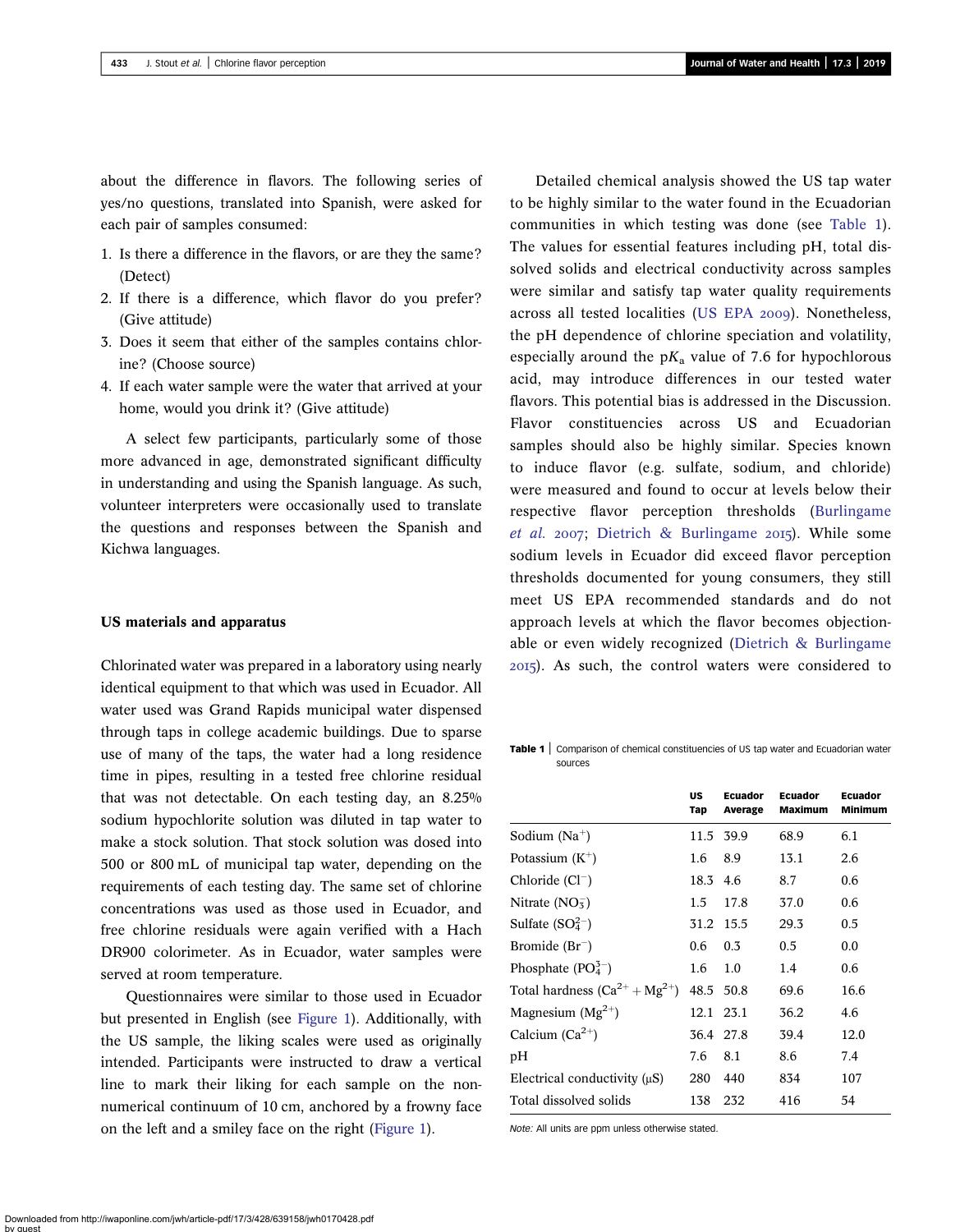have a highly similar flavor composition across all testing locations.

#### Procedure

#### Ecuador procedure

Chlorine solutions for tasting were prepared for each community by using untreated water from that community's water source and dosing small amounts of concentrated stock sodium hypochlorite solution. The same source water was used in both Achullay and Sanancahuan due to time limitations, geographic proximity of the two communities, and chemical similarity between water sources.

Six total water tasting samples were prepared at the following free chlorine levels, with 95% confidence intervals reported (in parentheses): 0.0 mg/L, 0.1 (0.06–0.15) mg/L, 0.3 (0.29–0.37) mg/L, 1.0 (0.91–1.08) mg/L, 2.0 (1.82– 2.14) mg/L, 3.0 (2.76–3.59) mg/L. Following the same procedure used in Ecuador, the 0.1–1.0 mg/L levels were verified on the DR900 low range program (#80) with a 25-mL liquid sample, while the 2.0–3.0 mg/L levels were verified on the mid-range program (#87) with a 10-mL liquid sample. Free and total chlorine levels of each sample were verified from the dosing bottles immediately before and after testing in each community over the course of the experiment.

As testing was carried out, one investigator poured the samples into 2-ounce plastic cups immediately before serving, always pairing a blank control sample with a sample of each level of chlorination, in ascending order of chlorination. That investigator then placed the cups, uncovered, in front of the participant, indicating only to the data-recording investigator which sample was chlorinated. Each participant began by tasting a pair of blank controls, after which the concentration in one of the sample cups of every pair was increased with each tasting, from 0.1 to 3.0 mg/L.

When the chlorine solutions were prepped, participants were divided into groups of 10–15. Groups of these sizes were selected to allow enough wait time between tastings for residual flavor to fade, without causing an excess amount of waiting time for participants. After participants were gathered, instructions were given and each participant was assigned a number indicated on a small card handed to the individuals. Regarding the chlorination levels, participants were told only that all levels were safe, and that some tasting samples contained chlorine while others did not. From there, any distinguishing of chlorine flavor was the job of the individual participants. Verbal consent was obtained at the beginning of each testing session. A classroom, church hall, or open room was used for each implementation of the study, and participants sat around the room with the investigators at the front.

When an individual's number was called, that participant came forward to taste a pair of water samples. At the time of the first tasting, the recording investigator first documented the individual's age. Each time a participant came forward, the investigator indicated to the participant which sample of the pair to drink first. Drinking sequence, as well as spatial location (left–right) of the chlorinated samples, was randomized to control for order effects. Upon a participant's drinking of the samples, the investigator asked the series of yes/no questions, recorded responses, and asked the participant to be seated again. Participants of each group cycled through at each level of chlorination, allowing at least 2 min for residual flavor sensation to fade between trials. When every participant in each group had tasted all samples, number cards were collected, and participants were thanked for their participation and dismissed. Finally, water in the sample bottles was tested to ensure free chlorine level maintenance.

#### US procedure

The water was chlorinated and samples poured prior to participants gathering for testing. Actual free chlorine levels were measured at the beginning of each testing session. Target values remained the same as those used in Ecuador, and the actual measured values for each of the three testing sessions are reported here in parentheses: 0.0 mg/L, 0.1 (0.10, 0.08, 0.15 mg/L), 0.3 (0.29, 0.28, 0.32 mg/L), 1.0 (1.00, 1.03, 1.04) mg/L, 2.0 (2.01, 2.06, 2.09) mg/L, and 3.0 (3.07, 3.15, 3.08) mg/L. Poured samples remained uncovered for a short time (5–20 min) prior to tasting. Upon arrival in the classroom in which testing occurred, participants completed a consent form and water history questionnaire detailing the water that each participant was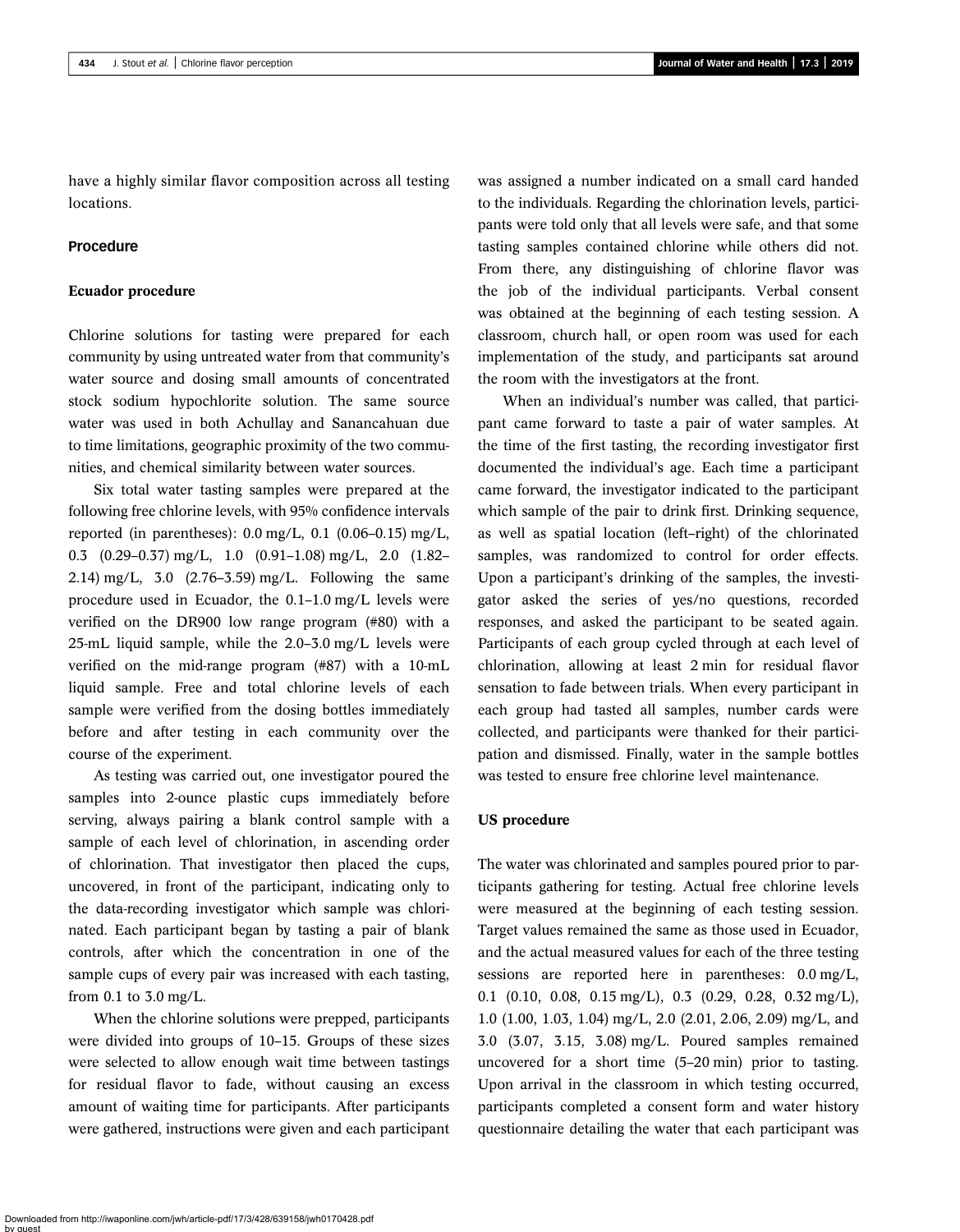accustomed to drinking. They then received instructions on how to properly complete the questionnaire provided to them for data recording. Participants came to the front of the room, in order, to collect each pair of water samples. The participants then brought the samples back to their desks to taste and rate the waters. In the USA, data were recorded on pen and paper handouts by the participants themselves. Given the greater ease of communication in English, the oral questioning method used in Ecuador was deemed unnecessary. This allowed for more rapid testing, with groups of up to 22 participants at a time.

As in Ecuador, one of the samples in each pair was always blank, while the other sample ascended in free chlorine concentration from the initial blank of 0 mg/L up to 3.0 mg/L. At least 2 min was allowed between tasting of each sample pair to minimize interference of flavors from previously tasted samples ([Piriou](#page-13-0) et al. 2015). Participants were instructed to alternate drinking the sample to their left or right first, while the chlorinated sample was randomly presented on either of the participants' left- or right-hand sides. Upon tasting all the samples, all materials were collected and data were coded. Liking scales were coded by measuring the distance from the inside of the smiley face to the participants' mark, in centimeters, such that a larger distance represented a more disliked flavor.

## RESULTS

The data were analyzed to address the question of whether Ecuadorian and US groups differ in their ability to detect chlorine in water and the rate at which they reject water samples that varied in chlorination levels. Comparing these rates across groups would allow us to address the hypotheses that past experience with chlorination impacts flavor perception and acceptance of chlorinated water.

First, in order to determine whether groups differed in their abilities to correctly identify samples that contained free chlorine, separate two-way chi-square analyses were performed on the data from the Ecuador and the US participants. Counts of participants that correctly indicated which samples contained free chlorine (identified a chlorinated water sample as containing chlorine) were compared to those that incorrectly identified a non-chlorinated water sample as containing chlorine for each of the levels of chlorination  $(0.1, 0.3, 1.0, 2.0, \text{and } 3.0 \text{ mg/L})$  to determine the threshold at which participants could correctly identify chlorinated water. Participants who indicated that neither sample in a pair contained chlorine were not included in this analysis. The analysis of the Ecuador participants showed a significant effect,  $X^2$  (4, 270) = 17.899, p = 0.001. See Figure 2 for the counts involved in this analysis. Following this significant effect, pair-wise chi-square analyses were conducted on the number of participants who gave correct indications of chlorine presence vs. the number who gave incorrect indications of chlorine for each of the five levels of chlorination. The following results were found:  $X_{0.1}^2$  (1, 35) = 0.257, p = 0.612,  $X_{0.3}^2$  (1, 42) = 3.429, p = 0.064,  $X_{1.0}^2$  (1, 54) = 1.185,  $p = 0.276$ ,  $X_{2.0}^2$  (1, 69) = 32.014,  $p < 0.001, X_{3.0}^2(1, 70) = 22.857, p < 0.001$ . The number of correct identifications was significantly higher than the number of incorrect indications when free chlorine surpassed the 1.0-mg/L level. Analysis of the data from the US participants indicated that participants did not successfully differentiate chlorinated samples from unchlorinated samples as a function of chlorination level as there was not a significant difference between the number of correct identifications vs. the number of incorrect identifications,  $X^2(4, 203) = 4.093$ ,  $p = 0.394$ . See [Figure 3](#page-8-0) for the counts involved in this analysis. Taken together, the outcomes of these analyses indicate that the participants from Ecuador successfully distinguish chlorinated from non-chlorinated samples above 1.0 mg/L, while the US participants did not



**Figure 2** | Counts of Ecuadorian participants (of  $N = 123$ ) who correctly identified chlorinated water samples as chlorinated vs. counts of those who incorrectly identified non-chlorinated water samples as chlorinated for each level of free chlorination.  $* =$  significant  $X^2$ ,  $p < 0.05$ .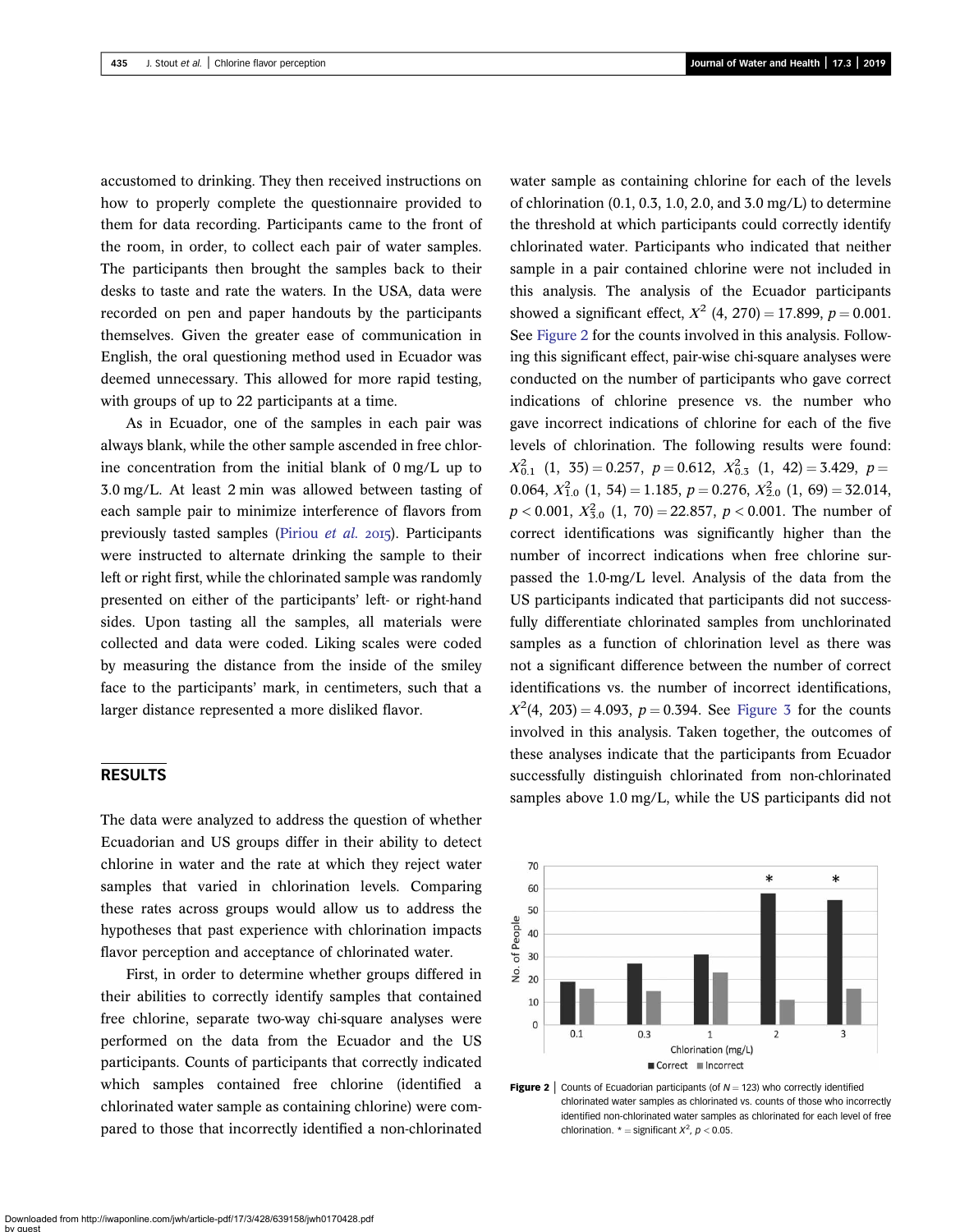<span id="page-8-0"></span>

**Figure 3** Counts of US participants (of  $N = 54$ ) who correctly identified chlorinated water samples as chlorinated vs. counts of those who incorrectly identified nonchlorinated water samples as chlorinated for each level of free chlorination. No significant effect.

show such sensitivitiy, being unable to differentiate chlorinated from unchlorinated samples across levels of chlorination.

Second, chi-square analyses were also performed to assess chlorine concentration levels at which participants begin to reject water samples, relative to samples without chlorine. A two-way chi-square analysis could not be conducted to compare a number of rejections of chlorinated vs. non-chlorinated waters because some participants rejected both the chlorinated and non-chlorinated waters for some sample pairs, and thus some participants would belong to both conditions. This situation violates the independence assumption of chi-square analyses. Therefore, one-way chi-square analyses were conducted only on participants who rejected the chlorinated water sample at each of the five levels of chlorination. The result of the one-way



**Figure 4** Counts of Ecuadorian participants (of  $N = 123$ ) who rejected chlorinated samples of water as a function of free chlorination level ( $mg/L$ ).  $* =$  significant  $X^2$ ,  $p <$  0.05, for the number of participants rejecting at a level compared to the number of participants rejecting water with no chlorine.

chi-square for the Ecuador participants was significant,  $X^2$  (4, 65) = 13.231, p = 0.010. See Figure 4 for the counts involved in this analysis. Following this significant effect, pair-wise chi-square analyses were conducted to compare the number of Ecuadorian participants who rejected the chlorinated sample at each of the five levels of chlorination compared to the number of rejections at the 0.0 mg/L level, using the 0.0 mg/L level as a baseline for how many people rejected the water when chlorine could have no effect. The following results were found:  $X_{0-0.1}^2$  (1, 12) = 0.000,  $p = 1.000; X_{0-0.5}^2(1, 15) = 0.600, p = 0.439; X_{0-1.0}^2(1, 16) =$ 1.000,  $p = 0.317$ ;  $X_{0-2.0}^2$  (1, 26) = 7.538,  $p = 0.006$ ;  $X_{0-3.0}^2$  $(1, 26) = 7.538$ ,  $p = 0.006$ . These results indicate that only when chlorine concentration passed the level of 1.0 mg/L, did the rejections of the chlorinated water significantly exceed the baseline number of rejections that occurred when no chlorine was present. The result of the one-way chi-square of the US participants was not significant,  $X^{2}$  (4, 59) = 0.576, p = 0.966 (see Figure 5), indicating that for these participants, rejection rates did not differ as a function of chlorination levels.

Critical to determining the CAT is the ability to relate how much people like the water samples to rates of rejection. Liking scores were not obtained from the Ecuadorian participants, so CAT could not be calculated for that group. However, it was possible to attempt to calculate CAT for the US participants. Responses to the liking scale were measured for each participant for each paired sample type (chlorinated and non-chlorinated) for each



**Figure 5** Counts of US participants (of  $N = 54$ ) who rejected chlorinated samples of water as a function of free chlorination level (mg/L). No differences are significant.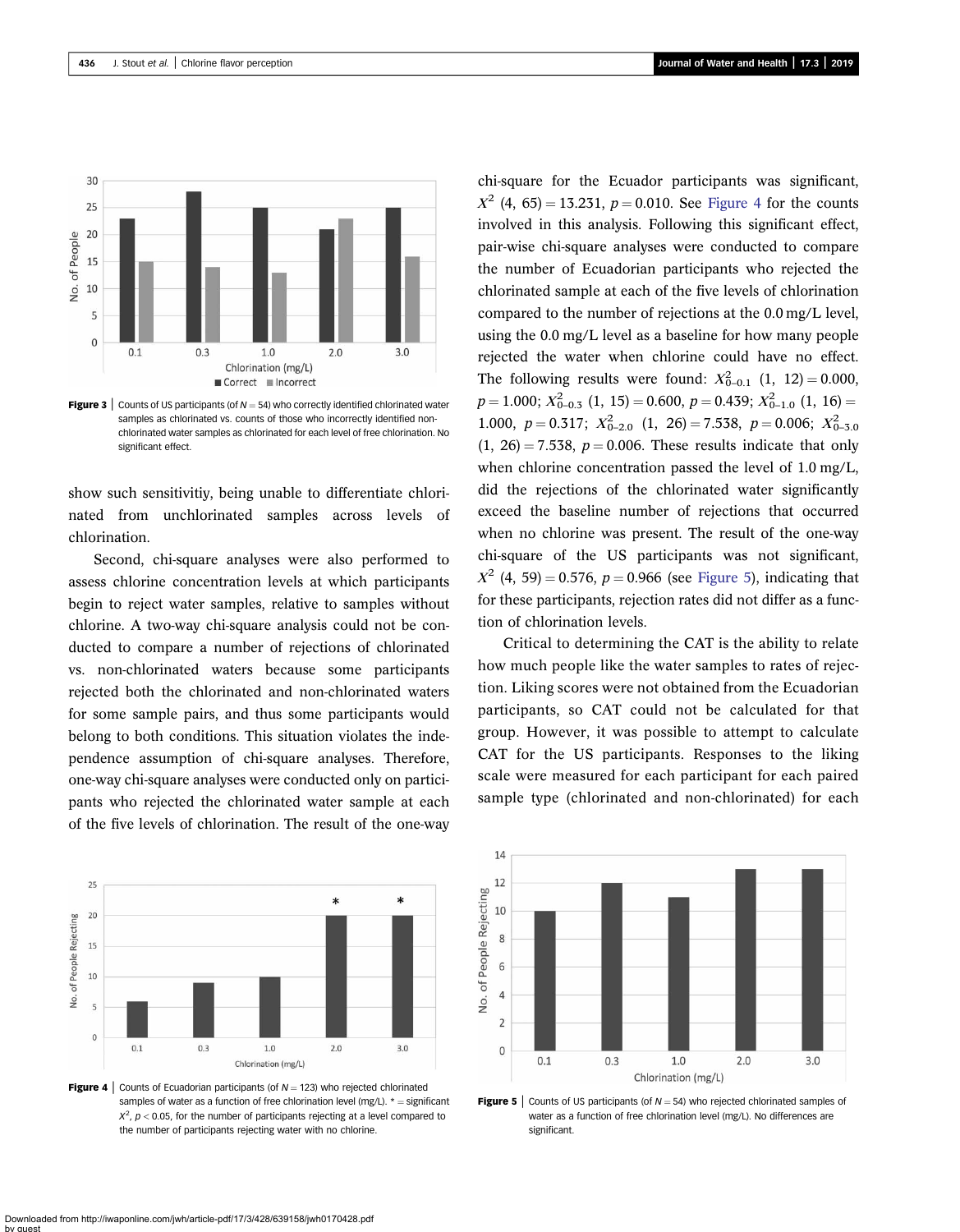level of chlorination (0.1, 0.3, 1.0, 2.0, and 3.0 mg/L). To determine whether mean liking differed as a function of the independent variables' sample type and level of chlorination, a two-way, repeated-measures analysis of variance was conducted (see Figure 6 for means involved in this analysis). Data from one participant were excluded from this analysis because that individual failed to complete the scales, leaving us with  $N = 53$ . Neither the main effect for sample type,  $F(1, 52) = 1.186$ ,  $p = 0.281$ ,  $\eta_{\rm p}^2 = 0.022$ , nor the main effect of level of chlorination,  $F(4, 208) = 0.461, p = 0.764, \eta_p^2 = 0.009$ , was significant. In addition, the sample type by the level of chlorination interaction did not reach significance,  $F(4, 208) = 1.694$ ,  $p = 0.153$ ,  $\eta_{\rm p}^2 = 0.032$ . These results indicate that liking scale ratings did not vary as a function of characteristics of the water sampled. Combined with the finding that the rejection of water samples did not vary as a function of chlorine concentration levels for US consumers, CAT could not be calculated for the US participants.

Finally, the total number of participants who accepted and rejected samples was compared between the two countries to determine if there was a cross-national difference in water rejection, regardless of chlorine presence. Of the 540 water samples tasted in the USA, 438 (81.1%) were accepted, while 102 (18.9%) were rejected. Of 1,230 water samples tasted in Ecuador, 1,137 (92.4%) were accepted and 93 (7.6%) were rejected. A two-way chi-square analysis was conducted on these values,  $X^2(1, 1,770) = 49.120, p < 0.001$ . These results indicate that



Figure 6 | Mean liking of chlorinated vs. non-chlorinated samples for US participants  $(N = 53)$  as a function of free chlorination levels. No effects are significant.

as a whole, and regardless of chlorine presence or absence, US participants were significantly more likely to report the water flavor to be unfit for drinking.

#### **DISCUSSION**

We performed affective testing of chlorine flavor perceptions with large untrained consumer panels in rural Ecuador and suburban Michigan, USA. The results support the hypothesis that individuals in rural Ecuador tend to be more sensitive to the flavor of chlorine than are US participants. Interestingly, US participants rejected a higher percentage of water samples, compared to Ecuadorians. However, the data from US consumers suggest that this effect was not due to consumers' sensitivity to the presence of chlorine impacting their flavor preferences, as they were not able to reliably differentiate chlorinated from non-chlorinated samples. Rather, US consumers simply had stronger preferences regarding water flavor, while Ecuadorians demonstrated greater sensitivity to chlorinous flavor than did US consumers.

One possible explanation for this high rate of rejection among the US participants is the adaptation of US consumers to water choices. Whereas the Ecuadorian participants typically drink water from only one source, the US participants have used water from various sources and have the freedom to select drinking water for preferred flavors. Consumers in the USA and developing regions have been shown to make decisions about their water based on a number of subjective judgments about factors like health impacts, organoleptics, and costs, and US consumers have sufficient options to develop a selective preference [\(Güngör-Demirci](#page-12-0) et al. 2016; [Jeuland](#page-12-0) et al. 2016). The greater appearance of rejection across all chlorine levels among US consumers may represent greater selectivity for more general water flavor, rather than selectivity against chlorine specifically.

The observation of increased detection and rejection above the 1.0-mg/L level is a finding supported by previous work. Standing alone, our findings would appear to support the common target dose (following WHO guidelines for disinfection) of 2 mg/L as an effective maximum level for both disinfection and limiting chlorine flavor problems.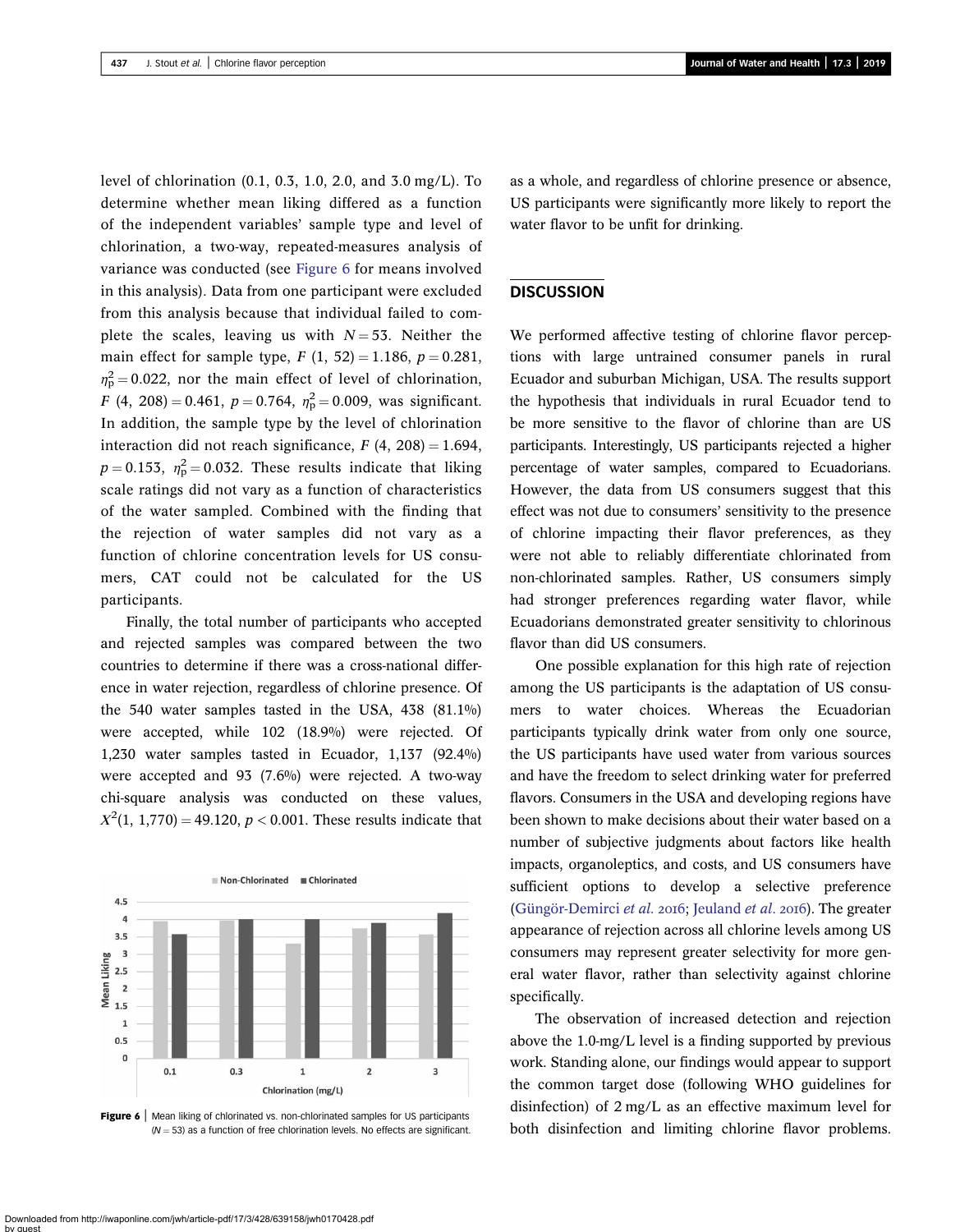While previous work would agree that chlorine flavor detection and acceptability thresholds are likely to occur above 1 mg/L, those effects have been found to arise closer to 1 than  $2 \text{ mg/L}$  [\(Lantagne](#page-12-0)  $2008$ ; [Jeuland](#page-12-0) et al.  $2016$ ; [Crider](#page-12-0) [et al.](#page-12-0) 2018). Therefore,  $2.0 \text{ mg/L}$  free chlorine could represent a maximum flavor acceptability standard for some settings (e.g. Ecuador). This standard cannot perfectly generalize, however, due to geographic and cultural differences in chlorine flavor perceptions, seen most clearly in the fact that French and Ethiopian consumers have been found to detect chlorine residuals at 0.14 and 2.0 mg/L, respectively ([Lantagne](#page-12-0) 2008; [Puget](#page-13-0) et al. 2010). Overall, a balance of the findings suggests that dosing practices ought to aim for maximum chlorine residuals between 1.0 and 2.0 mg/L, but favoring levels well below 2.0 mg/L in order to minimize chlorine flavor concerns. Such a reduction in target dose is also supported by previous work that has found chlorine dose reduction to limit bad flavors while maintaining microbiological water quality ([Chiller](#page-12-0) *et al.* 2004).

In spite of being less selective about flavor in general, Ecuadorian participants demonstrated a greater sensitivity to chlorine specifically. As chlorine concentration rose, so did the Ecuadorians' rejections and correct identifications of chlorine flavor. Such a trend was not found among US participants. Given the water histories of each set of participants, a habituation explanation is likely, because we are generally more sensitive to stimuli with which we are not familiar. Given that those in the USA often drink chlorinated water much of their lives, while the Ecuadorian participants were mostly new to chlorinous flavors, it is reasonable that the Ecuadorian participants should be more sensitive to the new flavor. This finding is also consistent with our expectation from previous work that water preferences would vary according to participants' water treatment history [\(Piriou](#page-13-0) et al.  $2004$ ,  $2015$ ). It is important to note that previous work has found that US consumers detect chlorine at 0.8 or  $1.1 \pm 0.6$  mg/L, differing from our US consumers' lack of sensitivity to chlorine flavor ([Mackey](#page-13-0) et al.  $2004$ ; [Piriou](#page-13-0) et al.  $2004$ ). However, great variability in individual thresholds preserves the possibility of this study's sample being less sensitive to chlorine. In all, a discrepancy in the absolute value of US detection thresholds does not take away from the conclusion that the relative flavor perceptions found in this study agree with past literature that one's history with chlorine water treatment matters for chlorine flavor perceptions; less previous exposure predicts greater sensitivity.

One of the limitations of the present study is that CAT ([Lima Filho](#page-12-0)  $et$  al. 2015) could not be calculated for either the Ecuadorian or US groups. Future studies would benefit from careful collection of liking scale data and perhaps a higher range of chlorination than the 3.0 mg/L level tested in this study in order to enable the determination of a CAT.

In addition to limitations, there are a few sources of intergroup bias that ought to be addressed, namely participant age, water temperature, and pH. First, Ecuadorian participants were significantly older than those in the USA. Age impacts on odor sensation, suggesting that this would make the Ecuadorian participants less sensitive to chlorine odors than the US participants ([Doets & Kremer](#page-12-0) ), yet we found Ecuadorians to be more sensitive. Similarly, the cooler climate (and also room temperature) in Ecuador, relative to the USA, should yield lower chlorine volatility and odor in the Ecuadorian water samples. This would make chlorine detection more difficult for Ecuadorian participants. Finally, Ecuadorian and US water samples differed somewhat in pH. Hypochlorous acid has a p $K_a$  value of 7.53, such that increasing pH above that level will favor the less volatile hypochlorite ion, while more acidic pH levels (below the  $pK_a$  value) favor the more volatile hypochlorous acid species. When comparing water analyses in [Table 1](#page-5-0), most Ecuador communities had pH above that measured in the US water samples. This would suggest a greater prevalence of hypochlorite ions in the Ecuador water and therefore a reduced odor to be detected by participants. All three sources of bias suggest that Ecuadorian consumers would have a more difficult time detecting and identifying chlorinous odors. Our results, however, show the opposite pattern with Ecuadorian participants being more sensitive to chlorine flavor. Thus, Ecuadorian's ability to detect and identify chlorine flavor in spite of these biases strengthens our findings.

The findings of this study have important implications for water treatment implementation in developing regions. Namely, chlorine flavor perceptions yield biased consumer reports that put a downward pressure on chlorination efforts, impeding community acceptance of a treatment system. Even at the lowest chlorine levels, some participants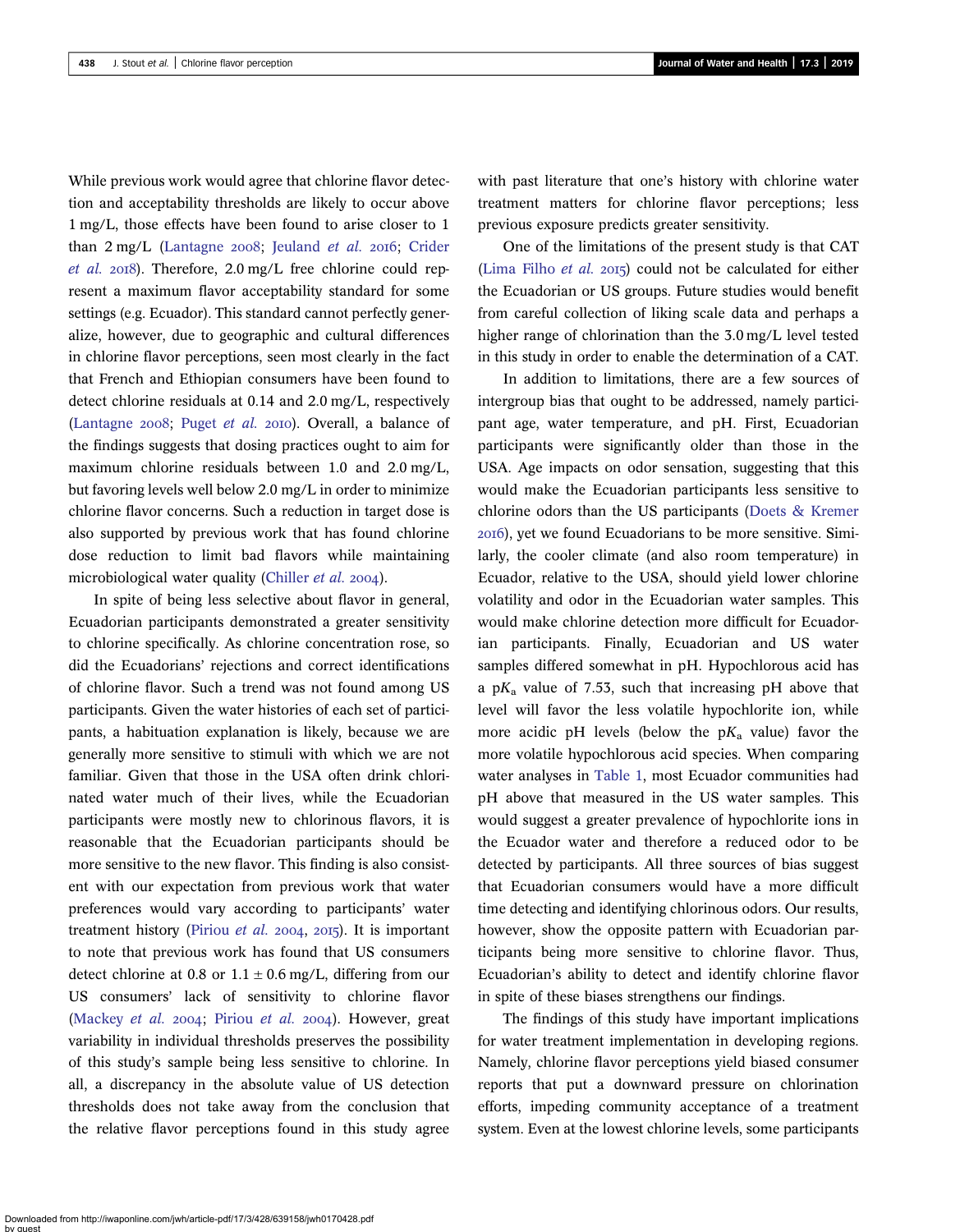rejected the water. However, those rejections were largely unwarranted or may be attributable to particularly sensitive individuals. Rejections and chlorine identifications at those low levels remained infrequent and not significantly different from the frequency of rejections for non-chlorinated water until chlorine concentrations were above 1.0 mg/L. Even at these higher levels of chlorination when significantly more participants rejected the water, only 16.3% of all consumers rejected chlorinated water. It is important to note that this high chlorination level is well above the Ecuadorian government's mandated minimum chlorine residual of 0.3 mg/L, as well as WHO minimum guidelines for effective chlorine residuals [\(Instituto Ecuatoriano de](#page-12-0) [Normalización](#page-12-0) 2014; [WHO](#page-13-0) 2017). As such, the maintenance of chlorine residuals at or below 1.0 mg/L appears capable of both effective disinfection and minimization of water rejection on the basis of flavor. Another noteworthy finding is that even when chlorine residuals are at their lowest effective levels, the water flavor will likely generate a small number of consumer complaints. Additionally, consumers may cite chlorine perception as the reason for complaints even in situations in which our findings suggest they would be equally likely to indiscriminately reject unchlorinated and chlorinated water. It follows that water treatment managers must be careful in how they respond to complaints from their consumers regarding chlorinous flavors. That is, before modifying treatment practices in response to consumer complaints, the presence of intolerable chlorine levels ought to be verified by testing with more objective instruments. Our findings give evidence that, without objective instrumental verification, biased consumer reporting may exert a negative influence on water disinfection efforts.

# **CONCLUSIONS**

Flavor perceptions are highly subjective, making the formulation of broadly applicable standards difficult [\(AWWA](#page-12-0) [Water Quality Division Taste and Odor Committee](#page-12-0) 2002). The treatment of water with other disinfectants (e.g. ozone) and vigilant distribution system monitoring are alternative approaches that can reduce or eliminate the flavor concerns of chlorine-based disinfection practices. However, chlorine treatment (with residual disinfectant)

may be the preferred approach, especially when the water quality in distribution systems can be compromised by regrowth of pathogenic microbes and is insufficiently characterized by limited monitoring efforts. Providing information to water treatment managers and consumers regarding the flavor impacts of chlorine treatment is an important part of considering and implementing a treatment system in a new community.

With chlorine treatment, consumers ought to be continually included as instruments for measuring flavor impacts after the introduction of treatment in order to inform local dosing practices ([Spackman & Burlingame](#page-13-0) ). Given that a small minority of people perceived flavor impacts even at low chlorine concentration levels, it is clear that flavor and odor impacts of chlorine disinfection of drinking water are unavoidable in some consumers. As such, it is incumbent upon the leaders of water treatment programs to understand consumer reports and use objective measures in combination with consumer reports to assess water quality and ensure that people are provided the highest quality and safest water possible. In addition, chlorine concentrations in community water systems need to be carefully controlled. Excessively chlorinated water that generates a negative public reaction (resulting in increased rejection) as well as ineffectively low chlorine levels that do not effectively treat water (resulting in a false perception of safety) would foster perceptions that undermine effective implementation of chlorine disinfection. Our findings of increased sensitivity to chlorine flavors for those with little treatment history suggest benefits of beginning chlorine water treatment at lower doses before raising the dosage as consumer flavor perception adapts to the new chlorine species. Ensuring adherence to new water treatment programs is difficult, and so beginning at lower doses can reduce the likelihood of such negative events that might further limit community uptake of treatment systems [\(Shaheed](#page-13-0) et al. 2018). Finally, influencing consumer perceptions that are deeply rooted in culture and experience may also be difficult. Achieving change in traditional water procurement and consumption practices in order to provide safe drinking water, while accounting for consumer perceptions of flavor, requires that water quality and chlorine levels be carefully controlled and that consumer reports be realistically evaluated in order to provide water that is consistently both palatable and potable.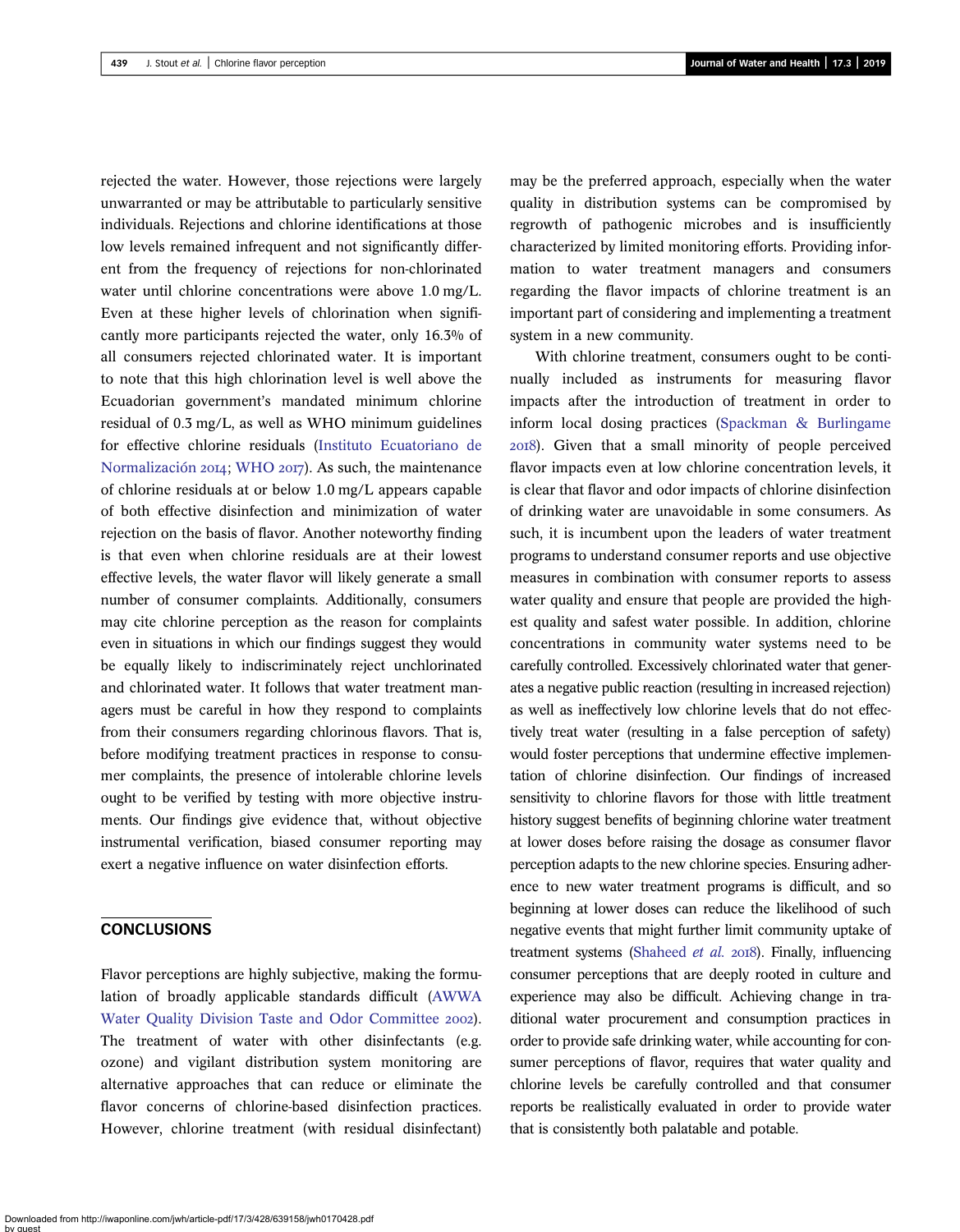#### <span id="page-12-0"></span>ACKNOWLEDGEMENTS

This research was supported by the Clean Water Institute of Calvin College, which funded JS, DJT, DWB, and CDT, as well as provided supplies and deferred travel costs for testing.

# FUNDING

This research was supported by the Clean Water Institute of Calvin College, which funded JS, DJT, and DBW, as well as provided supplies and deferred travel costs for testing.

# **REFERENCES**

- AWWA Water Quality Division Taste and Odor Committee [Committee report: options for a taste and odor standard.](http://dx.doi.org/10.1002/j.1551-8833.2002.tb09491.x) Journal American Water Works Association 94 (6), 80–87.
- Burlingame, G. A., Dietrich, A. M. & Whelton, A. J. [Understanding the basics of tap water taste](http://dx.doi.org/10.1002/j.1551-8833.2007.tb07930.x). Journal American Water Works Association 99 (5), 100–111.
- Chiller, T. M., Mendoza, C. E., Lopez, M. B., Alvarez, M., Hoekstra, R. M., Keswick, B. H. & Luby, S. P. 2004 [Reducing](http://dx.doi.org/10.2471/BLT.04.016980) [diarrhoea in Guatemalan children: randomized controlled](http://dx.doi.org/10.2471/BLT.04.016980) trial of fl[occulant-disinfectant for drinking water](http://dx.doi.org/10.2471/BLT.04.016980). Bulletin of the World Health Organization 84 (1), 28–35.
- Crider, Y., Sultana, S., Unicomb, L., Davis, J., Luby, S. P. & Pickering, A. J. 2018 [Can you taste it? Taste detection and](http://dx.doi.org/10.1016/j.scitotenv.2017.09.135) [acceptability thresholds for chlorine residual in drinking](http://dx.doi.org/10.1016/j.scitotenv.2017.09.135) [water in Dhaka, Bangladesh](http://dx.doi.org/10.1016/j.scitotenv.2017.09.135). Science of the Total Environment 613–614, 840–846.
- de França Doria, M., Pidgeon, N. & Hunter, P. R. [Perceptions of drinking water quality and risk and its effect](http://dx.doi.org/10.1016/j.scitotenv.2009.06.031) [on behaviour: a cross-national study.](http://dx.doi.org/10.1016/j.scitotenv.2009.06.031) Science of the Total Environment 407 (21), 5455–5464.
- Deborde, M. & Von Gunten, U. R. S. 2008 [Reactions of chlorine](http://dx.doi.org/10.1016/j.watres.2007.07.025) [with inorganic and organic compounds during water](http://dx.doi.org/10.1016/j.watres.2007.07.025) treatment – [kinetics and mechanisms: a critical review](http://dx.doi.org/10.1016/j.watres.2007.07.025). Water Research 42 (1–2), 13–51.
- Dietrich, A. M. & Burlingame, G. A. 2015 [Critical review and](http://dx.doi.org/10.1021/es504403t) [rethinking of USEPA secondary standards for maintaining](http://dx.doi.org/10.1021/es504403t) [organoleptic quality of drinking water.](http://dx.doi.org/10.1021/es504403t) Environmental Science & Technology 49 (2), 708-720.
- Dietrich, A. M., Hoehn, R. C., Burlingame, G. A. & Gittleman, T. Practical Taste and Odor Methods for Routine Operations: Decision Tree. AWWA Research Foundation and American Water Works Association, Denver, CO.
- Doets, E. L. & Kremer, S. 2016 [The silver sensory experience](http://dx.doi.org/10.1016/j.foodqual.2015.08.010) a [review of senior consumers](http://dx.doi.org/10.1016/j.foodqual.2015.08.010)' food perception, liking and [intake.](http://dx.doi.org/10.1016/j.foodqual.2015.08.010) Food Quality and Preference 48, 316–332.
- Doria, M. F. 2006 [Bottled water versus tap water: understanding](http://dx.doi.org/10.2166/wh.2006.0023) consumers' [preferences.](http://dx.doi.org/10.2166/wh.2006.0023) Journal of Water and Health 4 (2), 271–276.
- Firth, J., Balraj, V., Muliyil, J., Roy, S., Rani, L. M., Chandresekhar, R. & Kang, G. 2010 [Point-of-use interventions to decrease](http://dx.doi.org/10.4269/ajtmh.2010.09-0206) [contamination of drinking water: a randomized, controlled](http://dx.doi.org/10.4269/ajtmh.2010.09-0206) pilot study on effi[cacy, effectiveness, and acceptability of](http://dx.doi.org/10.4269/ajtmh.2010.09-0206) [closed containers,](http://dx.doi.org/10.4269/ajtmh.2010.09-0206) Moringa oleifera, and in-home [chlorination in rural South India.](http://dx.doi.org/10.4269/ajtmh.2010.09-0206) The American Journal of Tropical Medicine and Hygiene 82 (5), 759–765.
- Francis, M. R., Nagarajan, G., Sarkar, R., Mohan, V. R., Kang, G. & Balraj, V. 2015 [Perception of drinking water safety and](http://dx.doi.org/10.1186/s12889-015-1974-0) factors infl[uencing acceptance and sustainability of a water](http://dx.doi.org/10.1186/s12889-015-1974-0) [quality intervention in rural southern India.](http://dx.doi.org/10.1186/s12889-015-1974-0) BMC Public Health 15 (1), 731.
- Freeman, M. C., Quick, R. E., Abbott, D. P., Ogutu, P. & Rheingans, R. 2009 [Increasing equity of access to point-of-use](http://dx.doi.org/10.2166/wh.2009.063) [water treatment products through social marketing and](http://dx.doi.org/10.2166/wh.2009.063) [entrepreneurship: a case study in western Kenya](http://dx.doi.org/10.2166/wh.2009.063). Journal of Water and Health 7 (3), 527–534.
- Güngör-Demirci, G., Lee, J., Mirzaei, M. & Younos, T. [How do people make a decision on bottled or tap water?](http://dx.doi.org/10.1111/wej.12181) [Preference elicitation with nonparametric bootstrap](http://dx.doi.org/10.1111/wej.12181) [simulations.](http://dx.doi.org/10.1111/wej.12181) Water and Environment Journal 30 (3-4), 243–252.
- Instituto Ecuatoriano de Normalización 2014 Norma Técnica Ecuatoriana: Agua Potable, Requisitos. Available from: <http://normaspdf.inen.gob.ec/pdf/nte/1108-5.pdf>.
- Jeuland, M., Orgill, J., Shaheed, A., Revell, G. & Brown, J. [A matter of good taste: investigating preferences for in-house](http://dx.doi.org/10.1017/S1355770X15000248) [water treatment in peri-urban communities in Cambodia.](http://dx.doi.org/10.1017/S1355770X15000248) Environment and Development Economics 21 (3), 291–317.
- King, C. H., Schotts, E. B., Wooley, R. E. & Porter, K. G. 1988 Survival of coliforms and bacterial pathogens within protozoa during chlorination. Applied and Environmental Microbiology 54 (12), 3023–3033.
- Kirchoff, L. V., McClelland, K. E., Pinho, M. D. C., Araujo, J. G., De Sousa, M. A. & Guerrant, R. L. 1985 [Feasibility and](http://dx.doi.org/10.1017/S0022172400061374) effi[cacy of in-home water chlorination in rural North-eastern](http://dx.doi.org/10.1017/S0022172400061374) [Brazil.](http://dx.doi.org/10.1017/S0022172400061374) Journal of Hygiene 94 (02), 173–180.
- Kotlarz, N., Lantagne, D., Preston, K. & Jellison, K. 2009 [Turbidity](http://dx.doi.org/10.2166/wh.2009.071) [and chlorine demand reduction using locally available](http://dx.doi.org/10.2166/wh.2009.071) physical water clarifi[cation mechanisms before household](http://dx.doi.org/10.2166/wh.2009.071) [chlorination in developing countries.](http://dx.doi.org/10.2166/wh.2009.071) Journal of Water and Health 7 (3), 497–506.
- Lantagne, D. S. 2008 [Sodium hypochlorite dosage for household](http://dx.doi.org/10.1002/j.1551-8833.2008.tb09704.x) [and emergency water treatment](http://dx.doi.org/10.1002/j.1551-8833.2008.tb09704.x). Journal American Water Works Association 100 (8), 106–119.
- Lima Filho, T., Minim, V. P. R., dos Santos Navarro, R. D. C., Della Lucia, S. M. & Minim, L. A. 2015 [Methodology for](http://dx.doi.org/10.1016/j.foodres.2015.07.037) [determination of two new sensory thresholds: compromised](http://dx.doi.org/10.1016/j.foodres.2015.07.037) [acceptance threshold and rejection threshold](http://dx.doi.org/10.1016/j.foodres.2015.07.037). Food Research International 76, 561–566.
- Luby, S., Agboatwalla, M., Raza, A., Sobel, J., Mintz, E., Baier, K., Rahbar, M., Qureshi, S., Hassan, R., Ghouri, F. & Hoekstra,